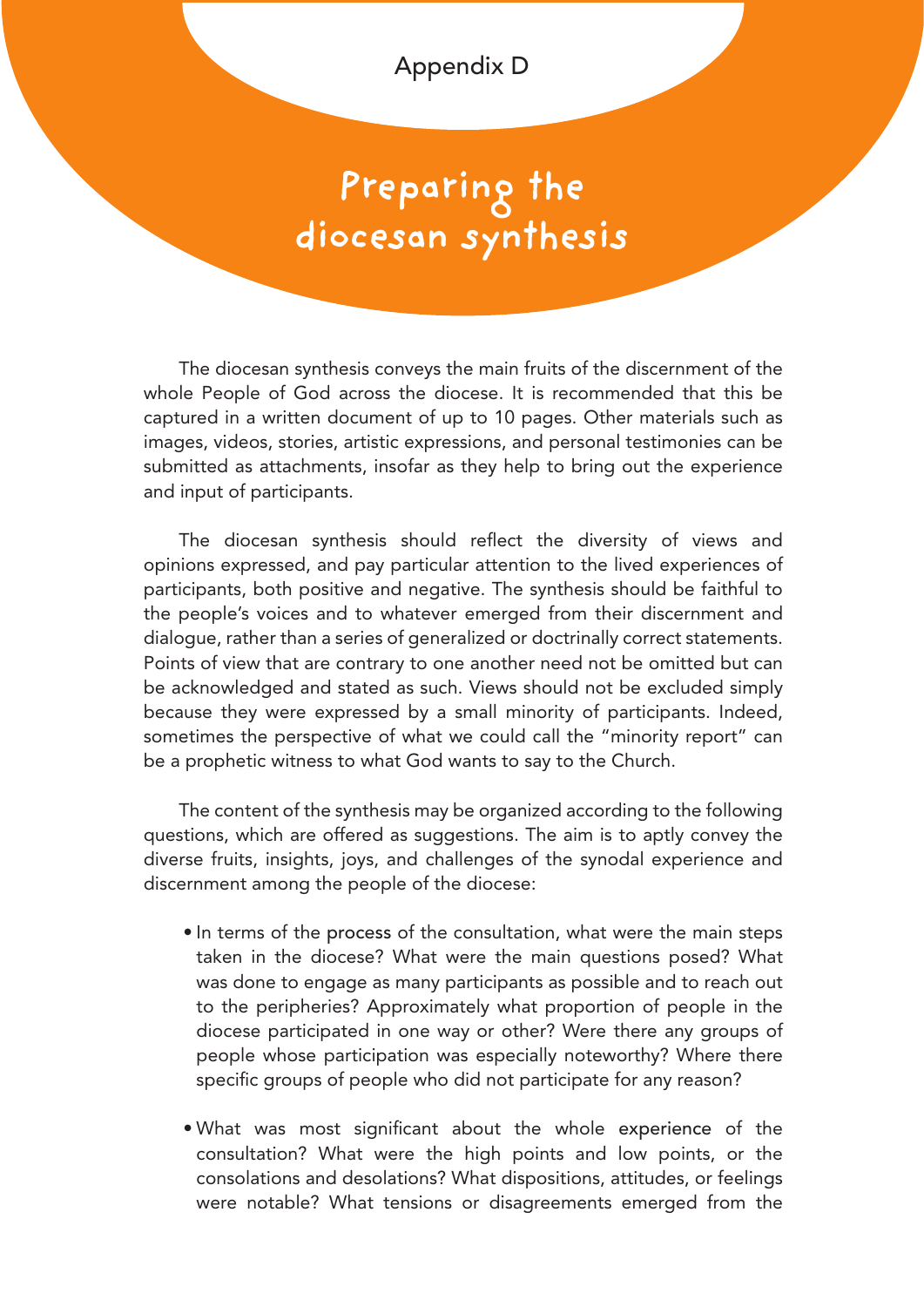listening process? What topics or issues gave rise to diverse points of view? Overall, what were the fruits that the Holy Spirit has brought about through this experience?

- Among the feedback from the local meetings, what was particularly significant, surprising or unexpected? What new perspectives or new horizons opened up? Which particular stories or real-life experiences were especially moving and why? Which points of view seem to have strong resonance? Which points of view were mentioned less but are interesting and noteworthy?
- Overall, what has the Holy Spirit inspired the community to see regarding the current reality of synodality in the local church, including the present lights and shadows? What did participants have to say about areas where the Church is in need of healing and conversion, in its spiritual life, culture, attitudes, structures, pastoral practices, relationships, and missionary outreach?
- In what ways is the Holy Spirit inviting the local church to grow in synodality? What dreams, desires, and aspirations for the church were expressed by participants? Based on their feedback, what steps does the diocese feel called to take in becoming more synodal? What are the next steps forward for our diocese on the path of synodality, in communion with the whole Church?
- What cultural image(s) articulate(s) our experience of synodality?

It is recommended that the synthesis be prepared by a small team of persons rather than a large assembly. This team will carry out its task in collaboration with the diocesan Bishop and the Diocesan Contact Person(s). They should read all the submissions in a spirit of prayer. The team meetings themselves should be synodal and spiritually discerning, listening to the living voice of the People of God across the diocese under the guidance of the Holy Spirit.